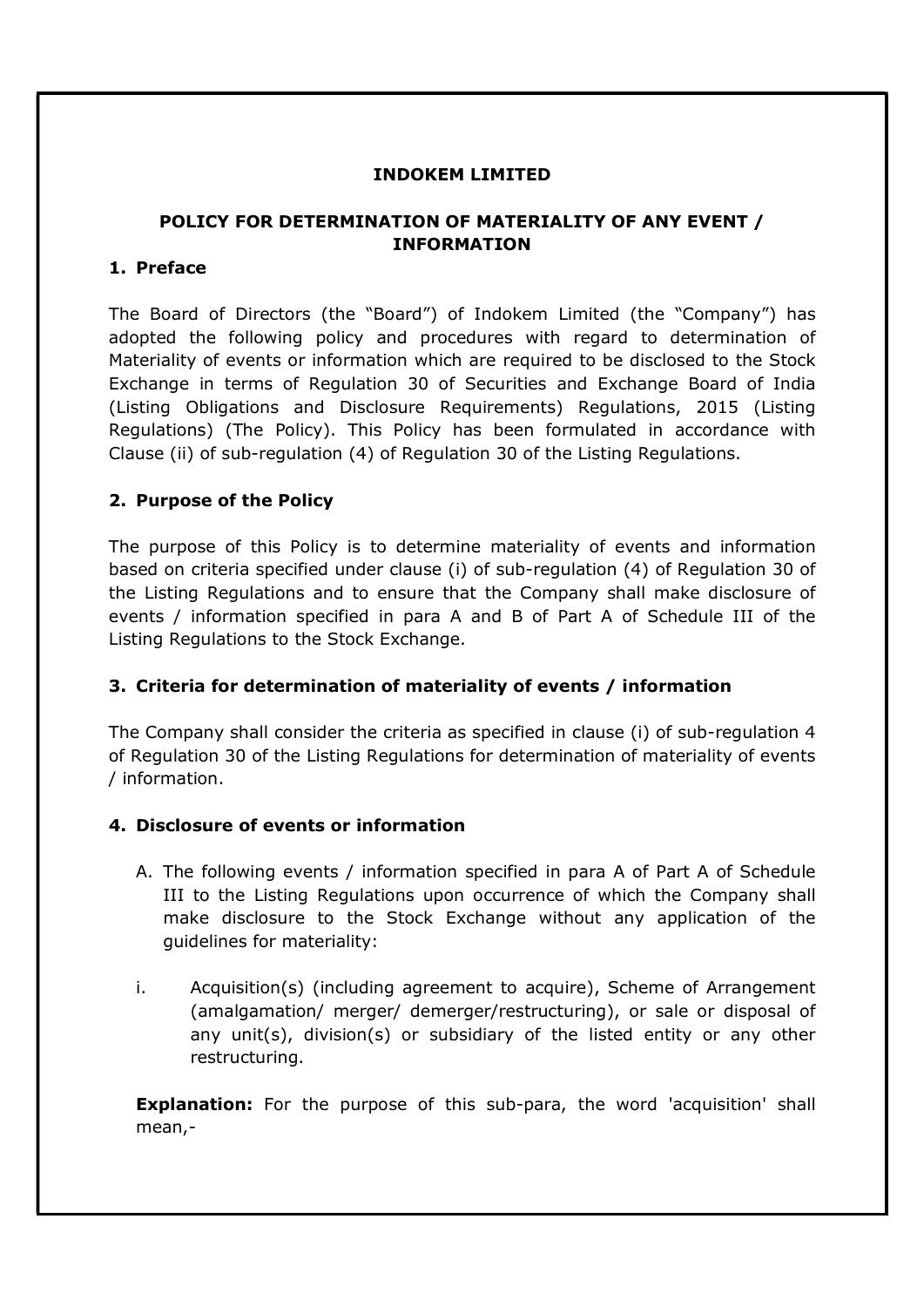- a. acquiring control, whether directly or indirectly; or,
- b. acquiring or agreeing to acquire shares or voting rights in, a company, whether directly or indirectly, such that -
- the listed entity holds shares or voting rights aggregating to five per cent or more of the shares or voting rights in the said company, or;
- there has been a change in holding from the last disclosure made under subclause a) of clause (ii) of the Explanation to this sub-para and such change exceeds two per cent of the total shareholding or voting rights in the said company.
- ii. Issuance or forfeiture of securities, split or consolidation of shares, buyback of securities, any restriction on transferability of securities or alteration in terms or structure of existing securities including forfeiture, reissue of forfeited securities, alteration of calls, redemption of securities etc.
- iii. Revision in Rating(s).
- iv. Outcome of Meetings of the board of directors: The listed entity shall disclose to the Exchange, within 30 minutes of the closure of the meeting, held to consider the following:
	- a) dividends and/or cash bonuses recommended or declared or the decision to pass any dividend and the date on which dividend shall be paid/dispatched;
	- b) any cancellation of dividend with reasons thereof;
	- c) the decision on buyback of securities;
	- d) the decision with respect to fund raising proposed to be undertaken
	- e) increase in capital by issue of bonus shares through capitalization including the date on which such bonus shares shall be credited/dispatched;
	- f) reissue of forfeited shares or securities, or the issue of shares or securities held in reserve for future issue or the creation in any form or manner of new shares or securities or any other rights, privileges or benefits to subscribe to;
	- g) short particulars of any other alterations of capital, including calls;
	- h) financial results;
	- i) decision on voluntary delisting by the listed entity from Stock Exchange.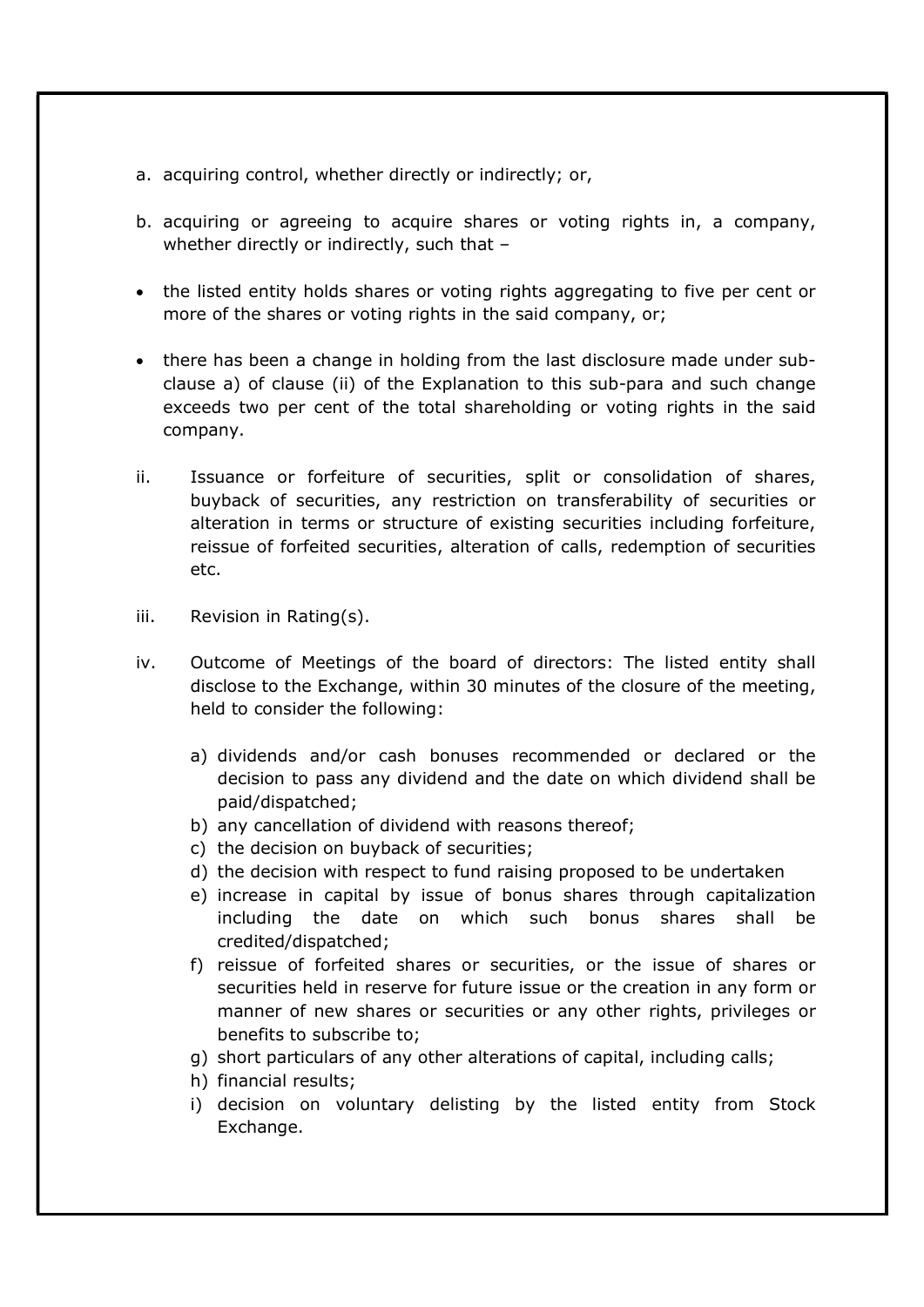- v. Agreements (viz. Shareholder Agreement(s), Joint Venture Agreement(s), Family Settlement Agreement(s) (to the extent that it impacts management and control of the listed entity), agreement(s)/treaty(ies)/contract(s) with media companies) which are binding and not in normal course of business, revision(s) or amendment(s) and termination(s) thereof.
- vi. Fraud/defaults by promoter or Key Managerial Personnel or by listed entity or arrest of key managerial personnel or promoter.
- vii. Change in Directors, Key Managerial Personnel (Managing Director, Chief Executive Officer, Chief Financial Officer , Company Secretary etc.), Auditor and Compliance Officer.
- viii. Appointment or discontinuation of share transfer agent.
- ix. Corporate debt restructuring.
- x. One time settlement with a bank.
- xi. Reference to BIFR and winding-up petition filed by any party / creditors.
- xii. Issuance of Notices, call letters, resolutions and circulars sent to shareholders, debenture holders or creditors or any class of them or advertised in the media by the listed entity.
- xiii. Proceedings of Annual and Extraordinary General Meetings of the listed entity.
- xiv. Amendments to Memorandum and Articles of Association of listed entity, in brief.
- xv. Schedule of Analyst or Institutional Investor meet and presentations on financial results made by the listed entity to Analysts or Institutional Investors;
- B. The following events / information specified in para B of Part A of Schedule III to the Listing Regulations upon occurrence of which the Company shall make disclosure to the Stock Exchange after following the procedural guidelines as given in para 5 of this Policy:
- i. Commencement or any postponement in the date of commencement of commercial production or commercial operations of any unit/division.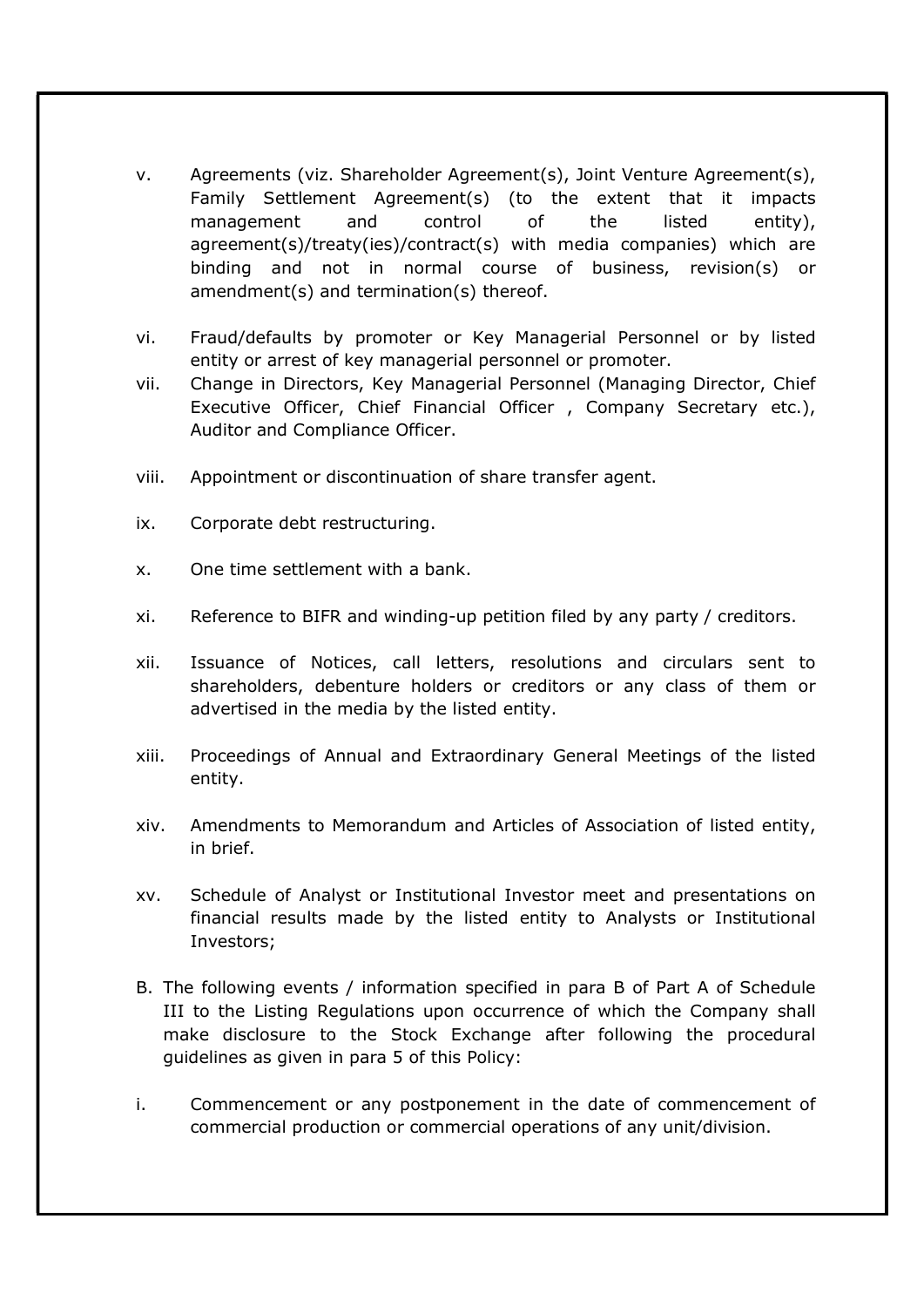- ii. Change in the general character or nature of business brought about by arrangements for strategic, technical, manufacturing, or marketing tie-up, adoption of new lines of business or closure of operations of any unit/division (entirety or piecemeal).
- iii. Acquisition and Sale of major assets of the Company which will impact financial results of the Company in future.
- iv. Agreements (viz. Loan Agreement(s) (as a borrower) or any other agreement(s) which are binding and not in normal course of business) and revision(s) or amendment(s) or termination(s) thereof.
- v. Disruption of operations of any one or more units or division of the listed entity due to natural calamity (earthquake, flood, fire etc.), force majeure or events such as strikes, lockouts etc.
- vi. Effect(s) arising out of change in the regulatory framework applicable to the listed entity.
- vii. Fraud/defaults etc. by Directors (other than key managerial personnel) or employees of listed entity.
- viii. Options to purchase securities including any ESOP/ESPS Scheme.
- ix. Giving of guarantees or indemnity or becoming a surety for any third party.
- x. Granting, withdrawal, surrender, cancellation or suspension of key licenses or regulatory approvals.

# 5. Procedural Guidelines for determination of materiality of events/ information

In order to ensure that the Company complies with the disclosure obligations under Regulations 30 of the Listing Regulations, the Board has established an internal system for reporting any event / information which may require disclosure so that the event / information can be properly assessed and decision can be made regarding its disclosure to the Stock Exchange.

Under the system, Chief Finance Officer, Vice President, Head of the Departments who are responsible for relevant areas of the Company's operations (Responsible Officers) must report to Mr. Mahendra K. Khatau, Chairman and Managing Director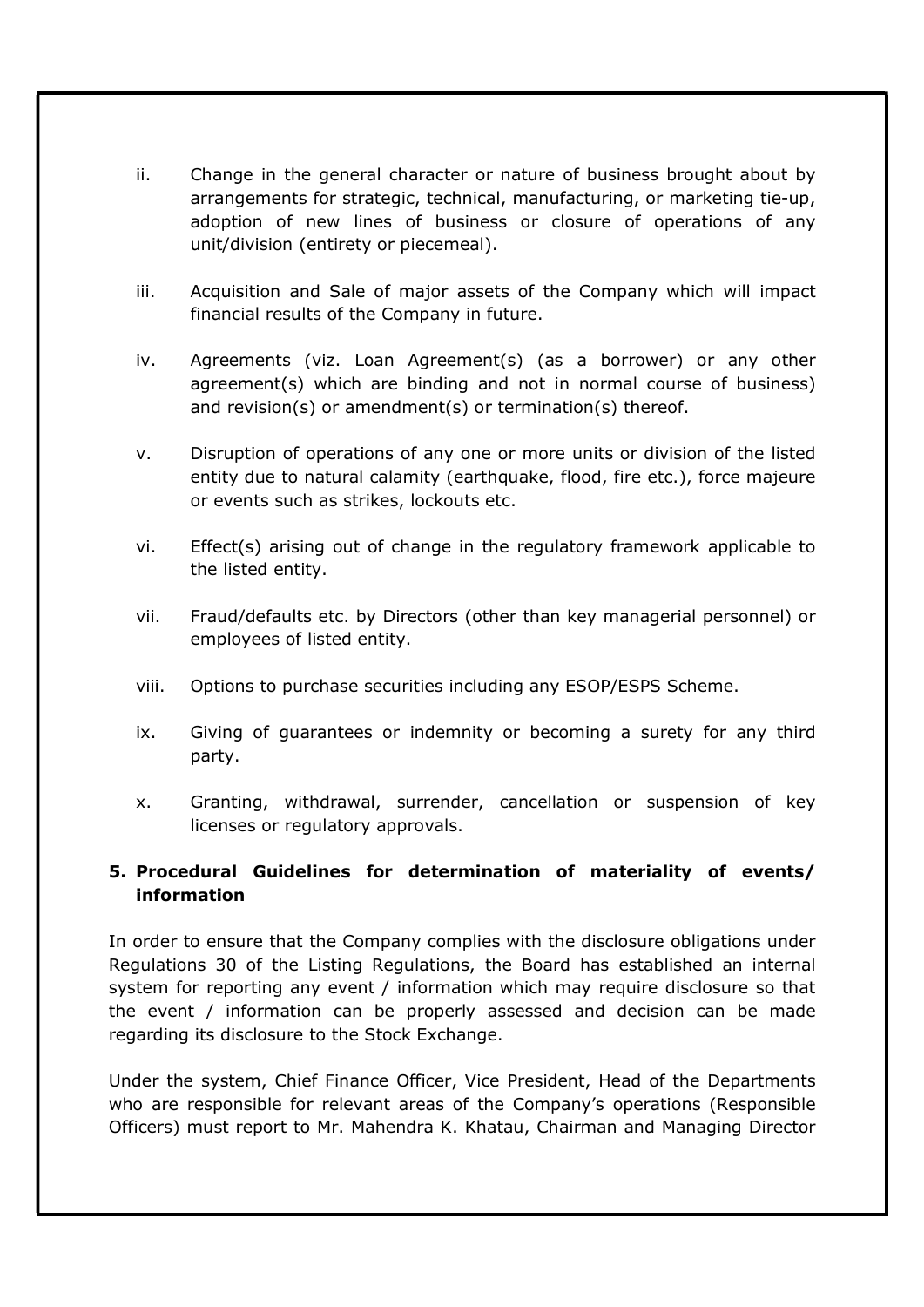or Mr. Manish M. Khatau, Vice-President - Corporate Strategy of the Company any event / information which may possibly be material or of which the Responsible Officer is unsure as to its materiality. In turn Chairman and Managing Director or Vice-President - Corporate Strategy of the Company shall inform the same to the Company Secretary of the Company. The event / information should be reported immediately after a Responsible Officer becomes aware of it.

On receipt of communication of potential material event / information, the Company Secretary will;

- i. Review event / information and to take whatever steps necessary to verify its accuracy;
- ii. Assess whether the event / information is required to be disclosed to the Stock Exchange under the Listing Regulations;
- iii. Report the matter to Chairman and Managing Director or Vice-President Corporate Strategy of the Company, that event / information is material and requires disclosure under Regulation 30 of the Listing Regulations.

Where the Chairman and Managing Director or Vice-President - Corporate Strategy or Company Secretary is not certain about materiality of event / information, they may refer matter for external legal advice.

The procedure to be followed in relation to the lodgement of announcement of material event / information is as follows:

- i. Prepare draft announcement to the Stock Exchange: If the event / information is material, the Company Secretary will prepare draft announcement to the Stock Exchange which is factual and expressed in clear manner and obtain approval of Chairman and Managing Director of the Company.
- ii. Lodge Announcements: The Company Secretary on behalf of the Company will lodge or arrange for lodgment of the announcement with the Stock Exchange.
- iii. Post announcement on website: After lodgment of the announcement with the Stock Exchange, the Company Secretary will arrange to place it on the website of the Company. All he announcements made under this Policy shall be kept on the website as per the Archival Policy of the Company.